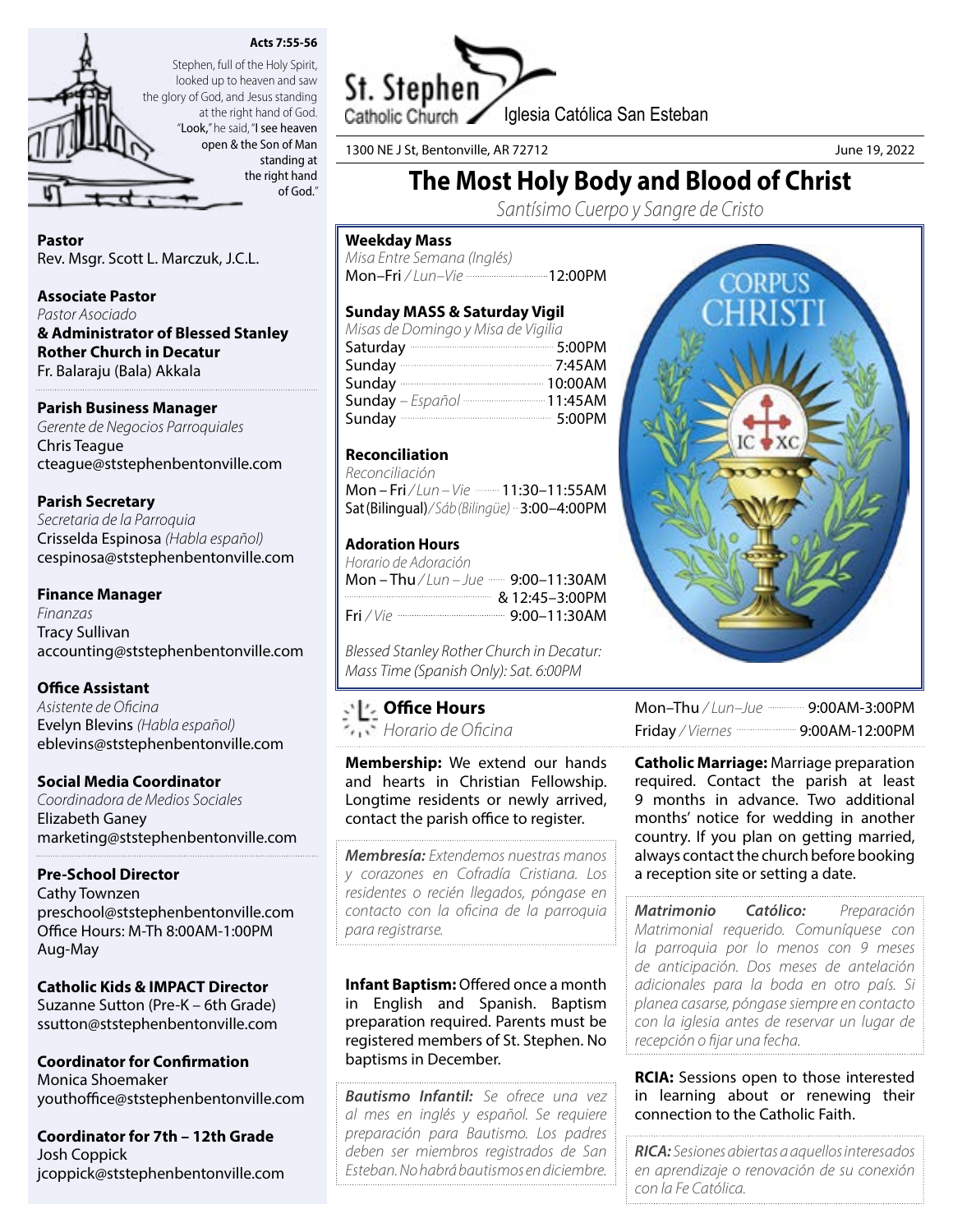Collection Church in Latin America this weekend: This collection promotes solidarity throughout the hemisphere by providing for pastoral projects in Latin America and the Caribbean. The funds are used to make grants and partnerships that support catechetical and lay leadership programs, youth ministry, evangelization programs and formation programs for religious, priests and deacons. For more information, visit: https://www.usccb.org/committees/ church-latin-america/collection-churchlatin-america-resources

*Este fin de semana, Colecta Iglesia en América Latina: Esta colecta promueve la solidaridad en todo el hemisferio al brindar proyectos pastorales en América Latina y el Caribe. Los fondos se utilizan para realizar subvenciones y asociaciones que apoyan programas de liderazgo laico y catequético, ministerio juvenil, programas de evangelización y programas de formación para religiosos, sacerdotes y diáconos. Para mayor información, visite: https:// www.usccb.org/committees/church-latinamerica/collection-church-latin-americaresources*



Ordination of Deacon: Join us for the ordination of Ken Hunter Saturday, June 25th at 10:00am at St. Vincent de Paul.

First Homily: June 26th, Deacon Ken Hunter will celebrate his first homily at the 10:00AM Mass at St. Stephen. Join us afterwards to celebrate Ken Hunter's Deacon ordination.

Society of St. Vincent de Paul (SSBC): Today, as you donate to the Society of St. Vincent de Paul, know that the multiplication of the loaves and fishes will happen again and the hungry will be fed. Pantry needs: hot and cold cereal, toilet paper, cake mix/brownie mix, paper towels.

**Corpus Christi:** This year, the Solemnity of the Most Holy Body and Blood of Christ is celebrated Sunday, June 19th. Historically known by its Latin name, *"Corpus Christi,"* this feast day highlights the Real Presence of Jesus in the Eucharist, — Body, Blood, Soul, and Divinity. The word "Eucharist" means "thanksgiving." It comes from the Greek "eucharistein" and "eulogein,"

which "recall the Jewish blessings that proclaim — especially during a meal — God's works: creation, redemption and sanctification." (Catechism of the Catholic Church, no. 1328) To learn more, see "Eucharist is not symbol: It really is Jesus or "Adoration offers treasure beyond measure." (dolr.org)

On the night before he died, Jesus shared one last meal with his Apostles. During this Last Supper, "he took the bread, said the blessing, broke it, and gave it to them, saying, 'This is my body, which will be given for you; do this in memory of me.' And likewise the cup after they had eaten, saying, 'This cup is the new covenant in my blood, which will be shed for you.'" (Luke 22:19-20)

Taking him at his word when he said, "This is my body," and "This is my blood," the Church teaches that the bread and wine become the Body and Blood of Jesus at every Mass. Though Christ is present in many ways in his Church, his presence in the Eucharist is unique. He "makes himself wholly and entirely present" in the bread and wine. Therefore, the Eucharist is the "source and summit of the Christian life." (no. 1324)

*Corpus Cristi: Este año, el Santísimo Cuerpo y Sangre de Cristo se celebra el domingo, 19 de junio. También conocido como Corpus Christi, esta fiesta honra la Presencia Real de Jesús en la Eucaristía, la cual es la "fuente y culmen de toda la vida cristiana" (Catecismo de la Iglesia Católica, Núm. 1324). Cristo está presente de muchas maneras en la Iglesia, pero su presencia en la Eucaristía es única. En la Eucaristía, Jesús está presente en cuerpo, sangre, alma y divinidad. Se le llama la "presencia real" porque Jesús está verdaderamente presente "por excelencia". Para aprender más, lea "Corpus Christi celebra don de la Eucaristía o "Adoración ofrece tesoro inmenso." (dolr.org)*

*En la noche antes de morir, Jesús compartió una última comida con sus Apóstoles. Durante esta Última Cena, "tomó el pan, dio gracias, lo partió y lo dio a sus discípulos, diciendo: 'Esto es mi cuerpo, que será entregado por ustedes. Hagan esto en memoria mía'. Después de la cena hizo lo mismo con la copa, diciendo: 'Esta copa es* 

*la Nueva Alianza sellada con mi Sangre, que será derramada por ustedes'". (Lucas 22, 19- 20)*

*Tomándole su palabra cuando dijo: "Este es mi cuerpo", y "Esta es mi sangre", la Iglesia enseña que el pan y el vino se convierten en el cuerpo y la sangre de Jesús en cada Misa. Aunque Cristo está presente en muchas maneras en su Iglesia, su presencia en la Eucaristía es única. Él "se hace totalmente presente" en el pan y el vino. Por lo tanto, la Eucaristía es la "fuente y culmen de toda la vida Cristiana". (núm. 1324)*



Jesus, Body and Blood, we are grateful for the gift of your life and the way it strenghthens us to live ours. sTeach us to draw on the gift of your Body and Blood for energy, renewal, strength and grace. May we never take the gift of your presence for granted. Amen. (www.cccb.ca)

Communion Distribution Update: Starting this weekend, the Communion line will be merging together as we did before the pandemic. We will start distributing the Cup in two weekends, which is optional.

The Sacred Heart: Also known as the Most Sacred Heart of Jesus (Sacratissimum Cor Iesu in Latin), is one of the most widely practised and well-known Catholic devotions, wherein the heart of Jesus is viewed as a symbol of "God's boundless and passionate love for mankind". This devotion to Christ is predominantly used in the Catholic Church. In the Latin Church, the liturgical Solemnity of the Most Sacred Heart of Jesus is celebrated the third Friday after Pentecost.

The 12 promises of the Most Sacred Heart of Jesus are also extremely popular. The popularization of this devotion in its modern form is derived from a Roman Catholic nun from France, Margaret Mary Alacoque, who said she learned the devotion from Jesus during a series of apparitions to her between 1673 and 1675, and later, in the 19th century, from the mystical revelations of another Catholic nun in Portugal, Mary of the Divine Heart, a religious sister of the congregation of the Good Shepherd, who requested in the name of Christ that Pope Leo XIII consecrate the entire world to the Sacred Heart of Jesus. (dolr.org)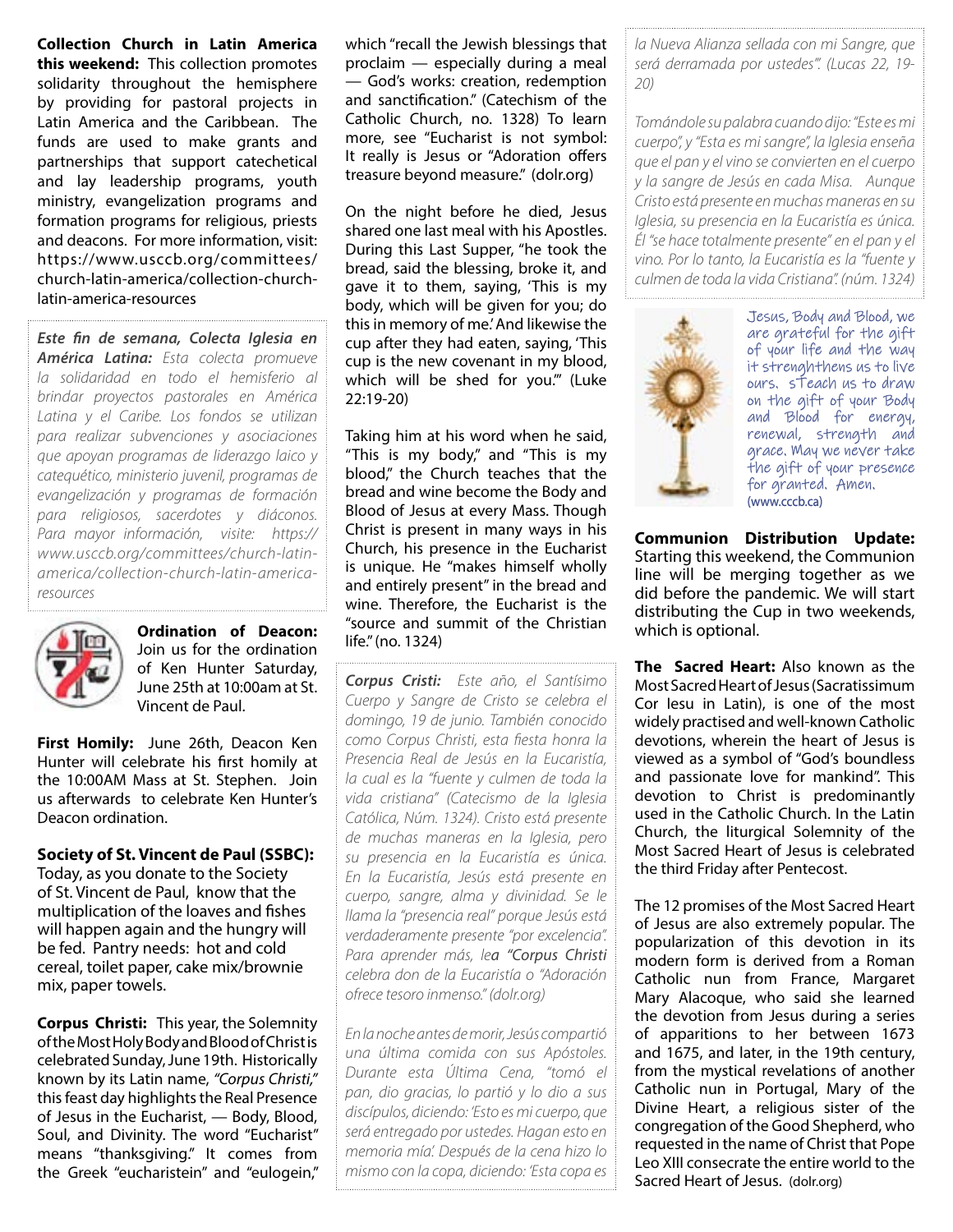## The 12 Promises of the Most Sacred Heart of Jesus:

*1. I will give them all the graces necessary for their state of life.*

*2. I will give peace in their families.*

*3. I will console them in all their troubles.*

*4. I will be their refuge in life and especially in death.*

*5. I will abundantly bless all their undertakings.*

*6. Sinners shall find in my Heart the source and infinite ocean of mercy.*

*7. Tepid souls shall become fervent.*

*8. Fervent souls shall rise speedily to great perfection.*

*9. I will bless those places wherein the image of My Sacred Heart shall be exposed and venerated.*

*10. I will give to priests the power to touch the most hardened hearts.*

*11. Persons who propagate this devotion shall have their names eternally written in my Heart.*

*12. In the excess of the mercy of my Heart, I promise you that my all powerful love will grant to all those who will receive Communion on the First Fridays, for nine consecutive months, the grace of final repentance: they will not die in my displeasure, nor without receiving the sacraments; and my Heart will be their secure refuge in that last hour.*

*Las 12 Promesas del Sagrado Corazán de Jesús:* 

*1. A las almas consagradas a mi Corazón, les daré las gracias necesarias para su estado.*

*2. Daré la paz a las familias.*

*3. Las consolaré en todas sus aflicciones.*

*4. Seré su amparo y refugio seguro durante la vida, y principalmente en la hora de la muerte.*

*5. Derramaré bendiciones abundantes sobre sus empresas.*



*6. Los pecadores hallarán en mi Corazón la fuente y el océano infinito de la misericordia.*

*7. Las almas tibias se harán fervorosas.*

*8. Las almas fervorosas se elevarán rápidamente a gran perfección.*

*9. Bendeciré las casas en que la imagen de mi Sagrado Corazón esté expuesta y sea honrada.*

*10. Daré a los sacerdotes la gracia de mover los corazones empedernidos.*

*11. Las personas que propaguen esta devoción, tendrán escrito su nombre en mi Corazón y jamás será borrado de él.*

*12. A todos los que comulguen nueve primeros viernes de mes continuos, el amor omnipotente de mi Corazón les concederá la gracia de la perseverancia final. aciprensa.com*

NWA Respect Life has moved: Our new address is:

NWA Respect Life 1200 W. Walnut, Suite 3406 Rogers, AR 72756

We are looking for more folks to help place Safe Haven Baby Box brochures in public areas, particularly in the Fayetteville area. If you are interested, please respond to: NWA Respect Life nwarespectlifecouncil@gmail.com and place "BABY BOX" in the subject line or txt Sheila at 469-231-1959.

Music Coordinator: St. Stephen is looking to hire a part-time Music Coordinator. Responsibilities include but not limited to: selecting liturgical music for Sundays, Holy Days and other scheduled liturgies; maintain a schedule of cantors and accompanists; organizing a choir for adults, children and handbell. Ideal candidate must be actively involved in a Roman Catholic Parish and have a comprehensive understanding of Catholic Church documents on Liturgy and Sacred Music. Have the ability to play keyboard. Proficiency in the ecclesiastical pronunciation Latin is preferred. Please send resume to: apply@ststephenbentonville.com



Through our prayers and through the intercession of St. Joseph, patron of fathers, may fathers come to know the irreplaceable role they hold in the lives of their children, and the responsibility they share in welcoming God's gift of new life!